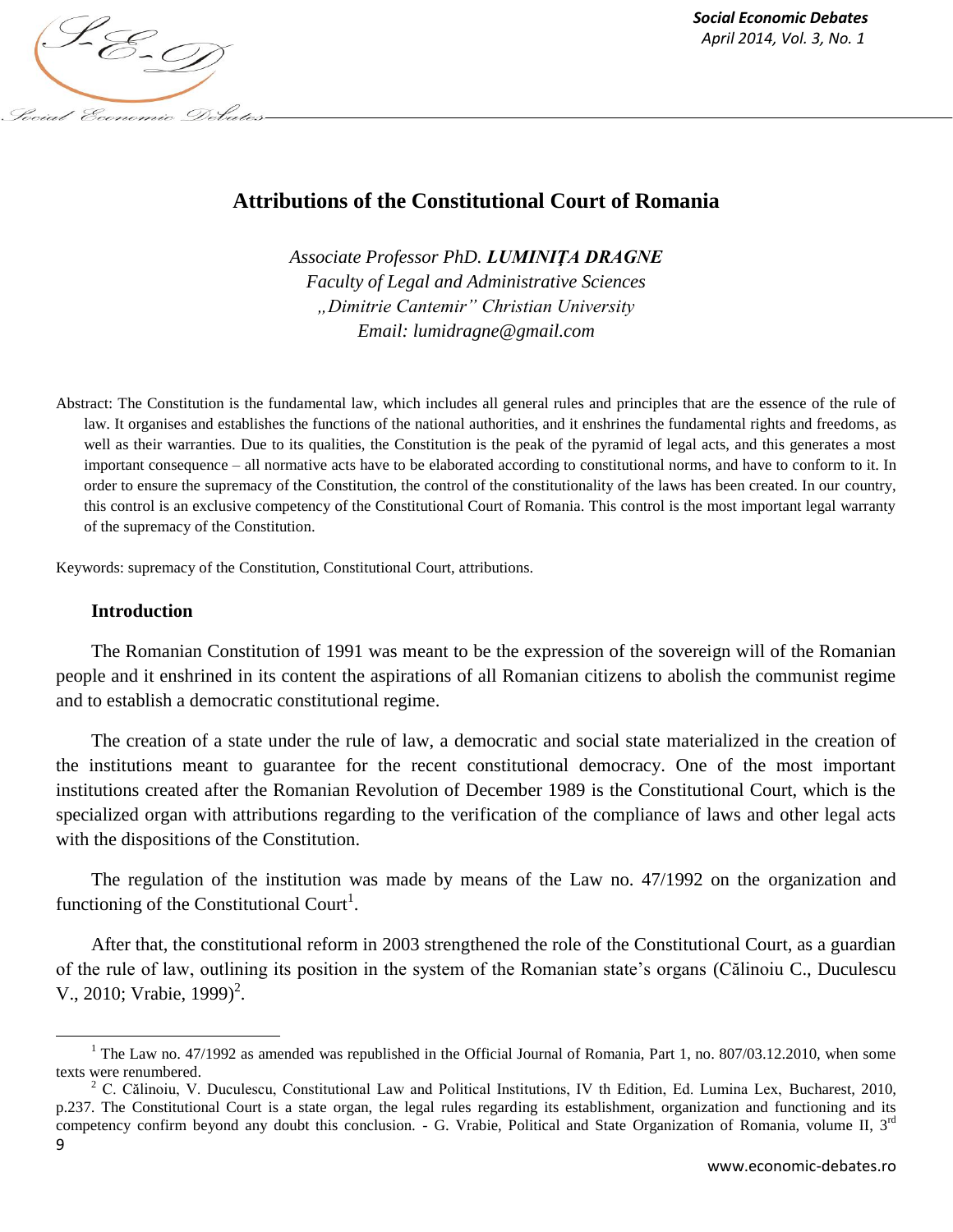

The revising law amended and supplemented the constitutional dispositions that rule the functioning of the Constitutional Court – Title V, art. 142-147 of the Constitution, as a result of  $n$ , the valuation of a decade of activity of the Constitutional Court, and they aim to enhance its efficiency, as a guarantor of the supremacy of the Constitution, of the constitutional control" (Constantinescu M., Muraru I., Iorgovan A., 2003).

Both art. 142 align. 1 in the Romanian Constitution and art. 1 align. 1 in the law regarding its functioning, enshrine the Constitutional Court as the guarantor of the supremacy of the Constitution.

The Constitutional Court is the unique authority of constitutional jurisdiction in Romania – art. 1 align. 2 of the Law no. 47, as it is independent of all public authority and it is ruled by the Constitution and its operation law, only.

## **Attributions**

The Constitutional Court of Romania, as a political and jurisdictional organism, is the only competent authority to perform the constitutional control of the laws, a control which is meant to assure the supremacy of the Constitution.

The attributions of the Constitutional Court are expressly and limitedly enumerated in the Constitution and, according to legal dispositions, art. 11 of the law, in the exercise of its tasks, the Court pronounces decisions, rulings and issues advisory opinions.

As stipulated in art. 146 of the Constitution, the Court fulfils the following attributions:

► *to adjudicate on the constitutionality of the laws before their promulgation,* if notified by the President of Romania, one of the Presidents of the two Chambers, the Government, the High Court of Cassation and Justice, the Advocate of the People, a number of at least 50 Deputies or 25 Senators.

The decision is pronounced, after deliberation, by means of the vote of the majority of judges and it is communicated to the Romanian President.

If the law is found to be unconstitutional, the decision of the Court is communicated to the Presidents of the two Chambers and to the Prime-minister. In this situation, the Parliament is forced to re-examine the dispositions of the law which were declared unconstitutional or the law as a whole if it comes out that the law as an assembly is not constitutional, in order to comply with the decision of the Constitutional Court.

► *to pronounce, ex officio, on initiatives of revision of the Constitution.*

The law stipulates that, before submission to the Parliament in order to initiate the legislative procedure for the revision of the Constitution, the bill or the legislative proposal, accompanied by the opinion of the Legislative Council, shall be handed in to the Constitutional Court, which shall have to pronounce on the

 $\overline{\phantom{a}}$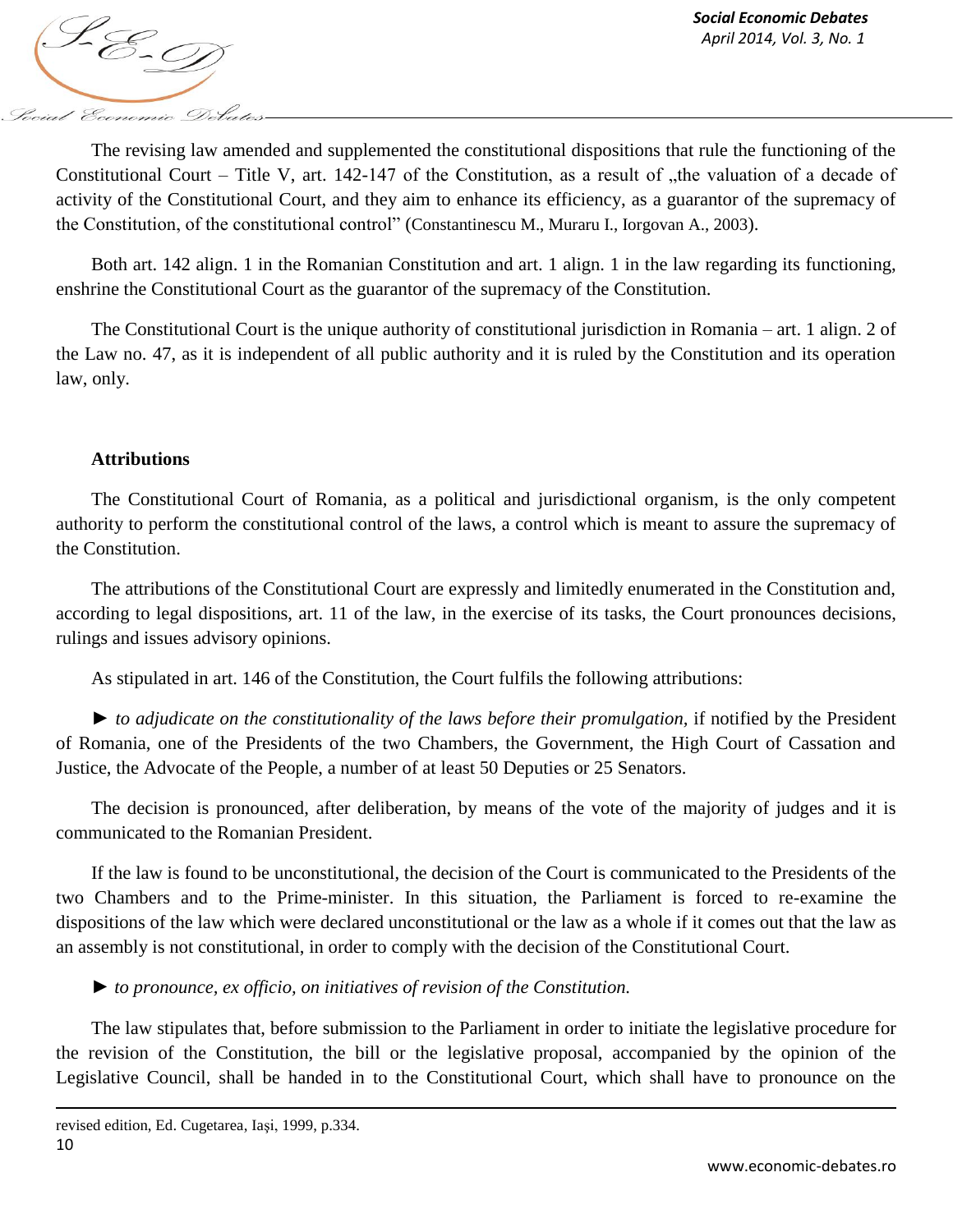

observance of constitutional provisions in regard of such revision within ten days.

The Constitutional Court shall pronounce on the bill or the legislative proposal as a result of the vote of two thirds of the number of judges.

The Decision of the Court is communicated to the initiators of the bill or the legislative proposal, or to the representative of the initiators, as the case may be.

The bill or the legislative proposal is presented to the Parliament with the decision of the Constitutional Court.

In the time limit of 5 days after the adoption of the law revising the Constitution, the Constitutional Court will pronounce, ex officio, on it, and the decision is communicated to the initiators of the bill or the legislative proposal or to the representative of the initiators, as the case may be.

The Decision in which it is observed that Constitutional dispositions were not respected is sent to the Chamber of Deputies and to the Senate in order to re-examine the law for the revision of the Constitution in order to be brought into agreement with the decision of the Constitutional Court.

► *to adjudicate on the constitutionality of treaties or other international agreements,* if a case is submitted to the Court by one of the Presidents of the two Chambers, by a number of at least 50 Deputies or at least 25 Senators.

The Decision is pronounced, following deliberation, with the vote of the majority of judges and it is communicated to the President of Romania, to the presidents of the two Chambers of the Parliament and to the Government.

If the treaty or the international agreement is observed to be constitutional, it cannot be subject to another unconstitutionality exception. The treaty or the international agreement which is observed not to comply with the Constitution cannot be ratified.

► *to adjudicate on the constitutionality of the Standing Orders of Parliament,* when a case is submitted to the Court by one of the Presidents of the two Chambers, by a parliamentary group or by a number of at least 50 Deputies or at least 25 Senators.

The Decision is pronounced with the vote of the majority of the judges of the Court and it is notified to the Chamber whose regulation was debated.

If by the Decision certain provisions of the standing orders are found unconstitutional, the Chamber to which the case was submitted shall re-examine these provisions within 45 days, in order to bring them into accord with the stipulations of the Constitution. For this limited length of time, the provisions of the standing orders which are declared unconstitutional shall be suspended. At the expiry of the term of 45 days, the provisions of the Standing Orders declared unconstitutional shall cease their legal effects.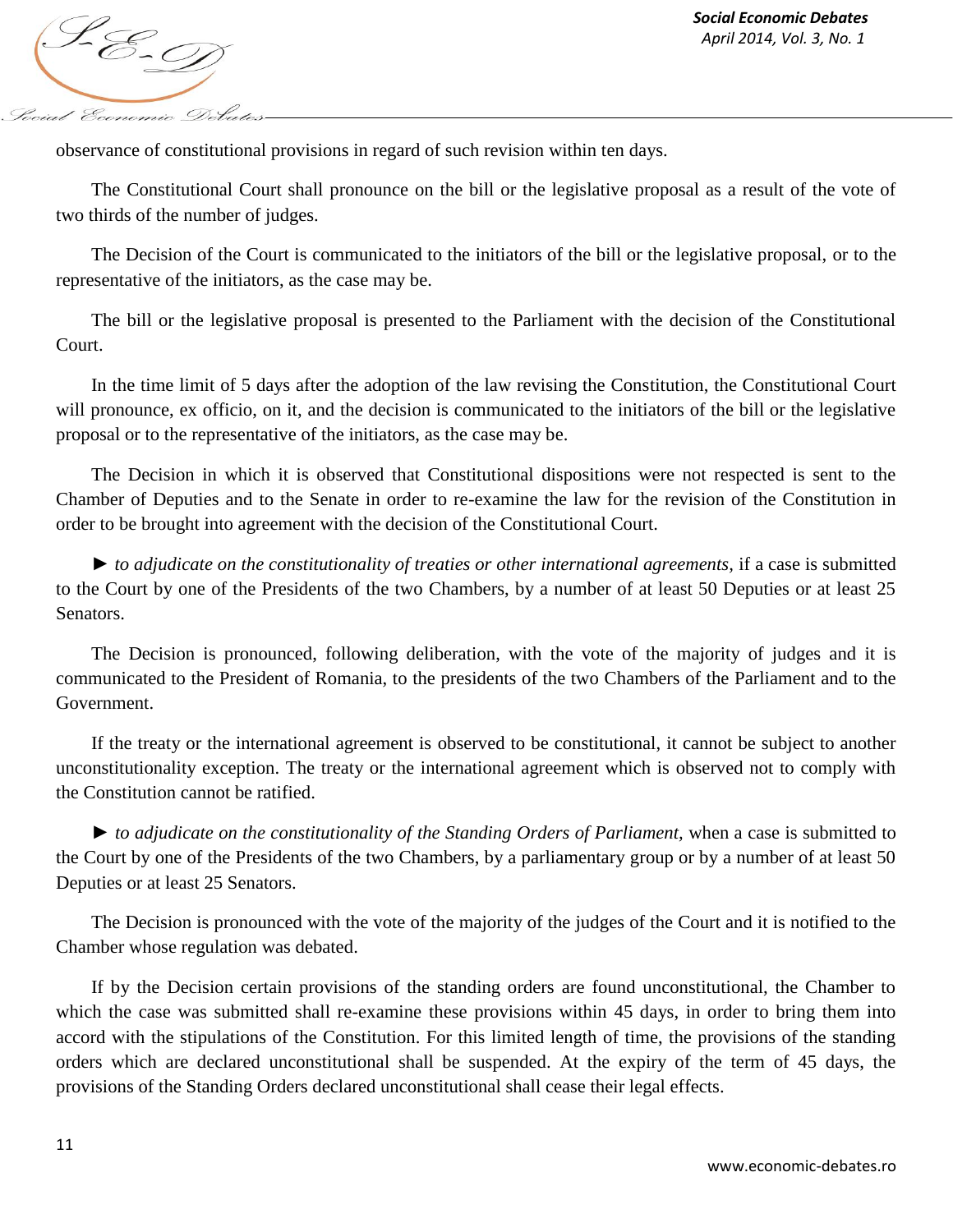

► *to decide upon the exceptions rose before the courts of law or courts of commercial arbitration regarding to the unconstitutionality of laws and ordinances.* This exception can be raised directly by the Advocate of the People, also.

The provisions which have been declared unconstitutional in a previous Decision of the Court cannot be subject to another exception raised to this jurisdiction.

The Decision which observes the unconstitutionality of a law or an ordinance or of a disposition in a law or in an ordinance which is in force is final and binding.

If the exception is admitted, the Court shall also pronounce upon the constitutionality of other provisions of the normative act being challenged, of which those mentioned in the case referral act cannot obviously and necessarily be dissociated.

Dispositions of the laws and ordinances in force which are found unconstitutional shall cease their legal effects in 45 days from the publication of the decision of the Constitutional Court if in the limits of the above mentioned interval neither Parliament nor the Government, as the case may be, have brought these unconstitutional provisions into agreement with those of the Constitution. During this limited period of time, the unconstitutional dispositions are suspended de jure.

The Decision which decided the unconstitutionality of a law or an ordinance or of a disposition thereof is communicated to the two Chambers of the Parliament and to the Government.

In respect of *the unconstitutionality exception raised by the Advocate of the People*, the above mentioned law for the revision of the constitutional provisions establishes that the Advocate of the People has the right to address directly to the Constitutional Court the exception of unconstitutionality with regard to laws and ordinances of the Government.

This is not a voluntary act of intervention in any given process and at in any jurisdiction – as the Constitutional Court fallaciously understood it<sup>3</sup> - but a "direct action" in the constitutional contentious of the Constitutional Court, the  $n$ exception" – as unanimously admitted-being a part of the action and representing its very subject (Deleanu, 2006).

There is one more aspect to be mentioned here: the dispositions with regard to the right to bring up an

l

 $3$  In the Decision no. 148/2003, the Constitutional Court observed that the disposition regarding the possibility of the Advocate of the People to submit an exception of unconstitutionality is not a reasonable solution for a legal norm of a constitutional character, because the fact that the plea is raised by the Advocate of the People in favour of a person cannot be considered accountable for a real guarantee or a measure of protection for the citizen, as long as that person can exercise on his own the procedural right to raise an exception in court. Moreover, the Constitutional Court said, the Advocate of the People could not invoke a procedural position that would legitimate its participation in the process in front of the instances. As long as the rights of the citizens are warranted by the free access to justice, as well as the right to defence, it means that, in the juridical sphere, they can protect themselves against all unrightful application of the unconstitutional legal dispositions.

Anyway, the institution of the Ombudsman at an European level, observes the Court, is conceived as a public authority whose attributions are stipulated with regard to the relation between persons and the public administration, and not with the jurisdictional instances.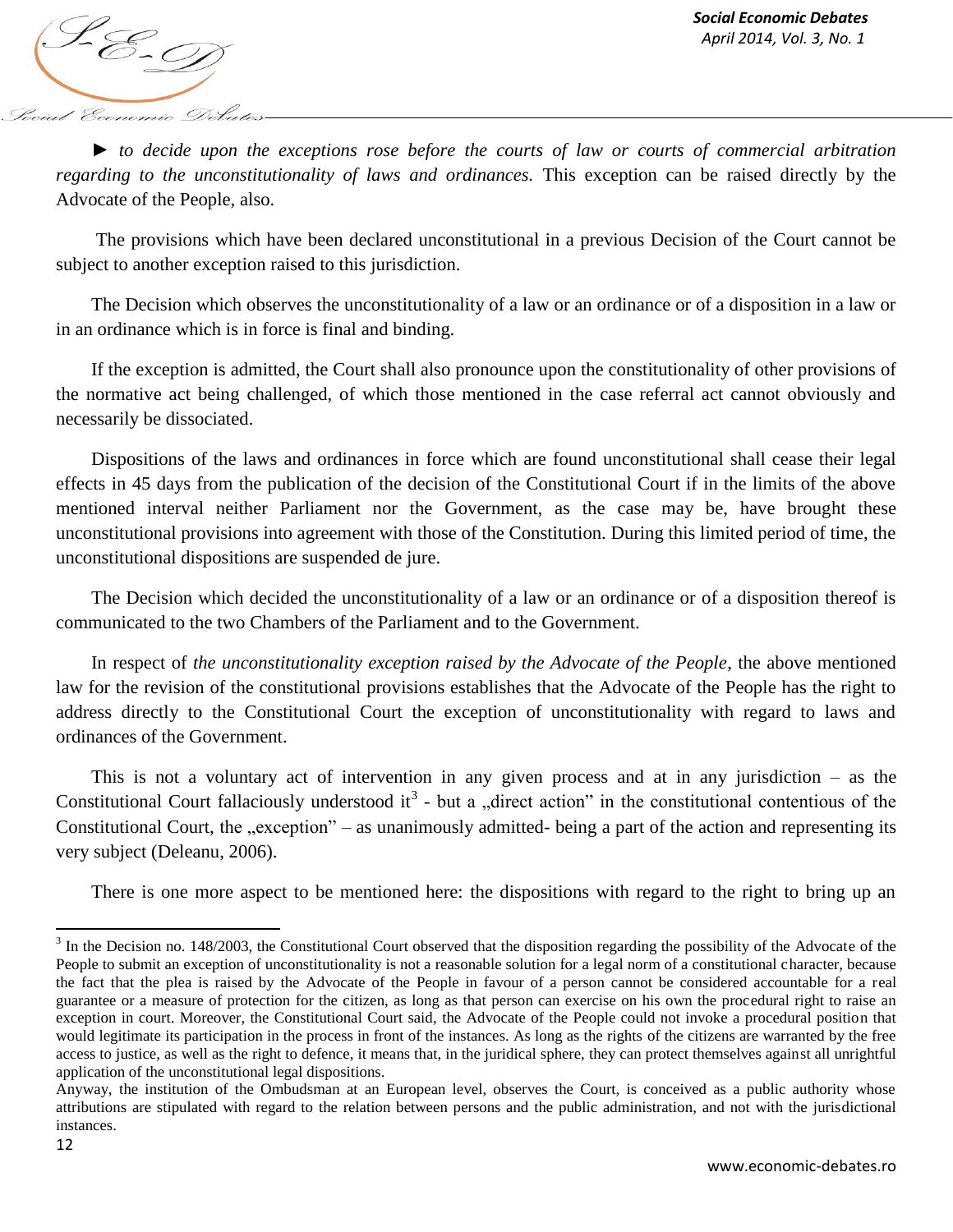

exception in front of the constitutional jurisdiction of the Advocate of the People shall be interpreted in the light of the principle of specialization and of the constitutional role of the Advocate of the People. The launching of the constitutionality control in its two forms is possible with regard to the rights and freedoms of the physical person only, as the right to notify the Advocate of the People is not an unlimited and absolute right (Călinoiu C., Duculescu V., 2010).

In the specialized literature, it is mentioned that the submission of a plea to the Constitutional Court made by the Advocate of the People, which is not based on the defense of the rights and liberties of the physical persons, surpasses his competence, and it is not admissible and should be rejected as such (Popescu C. L.,  $2004)^4$ .

► *to settle the legal conflicts of a constitutional nature between public authorities,* at the request of the President of Romania; one of the presidents of the two Chambers; the Prime Minister or of the President of the Superior Council of the Magistracy.

The request for settlement of such dispute shall indicate the public authorities which are in conflict, the legal texts upon which the conflict is bearing, and also include a presentation of the parties' stance and of the applicant's opinion.

The decision which gives a solution to the legal conflict of a constitutional nature is final and it shall be communicated to both the applicant, and to the parties in dispute, before its publication in the Official Gazette of Romania, Part I.

We should highlight here the fact that the authorities who are susceptible to be involved in a conflict of a constitutional nature are only those which are referred to in Title III of the Constitution that is the Parliament, the President of Romania, the Government, the Central and Local Public Administration and the Judicial Authority.

Political parties are not included in this category as, according to constitutional provisions, they "contribute to the definition and expression of the political will of the citizens<sup>35</sup>. This is also the case with parliamentary groups which are structures of the two Chambers of the Parliament.

With regard to this subject, the Court noted<sup>6</sup> that an eventual conflict between a political party or a parliamentary group and a public authority cannot be included in the category of conflicts whose solution is included in its competences according to art. 146, letter e.

► *to supervise the observance of the procedure for the election of the President of Romania, and to* 

 $\overline{a}$ 

<sup>&</sup>lt;sup>4</sup> C. L. Popescu, The Advocate of the People as a Incumbent of the Right to Submit a Plea to the Constitutional Court, according to the Revised Constitution, "Law" Review, no. 6/2004, p. 59.

 $<sup>5</sup>$  Art.8 alignment 2 of the Constitution of Romania.</sup>

 $6$  Decision of the Constitutional Court no. 53/28.01.2005 with regard to the requests to settle the conflict of a constitutional nature between the President of Romania and the Parliament, formulated by the President of the Deputies Chamber and the President of the Senate, published in the Official Journal of Romania, Part I, no. 144/17.02.2005.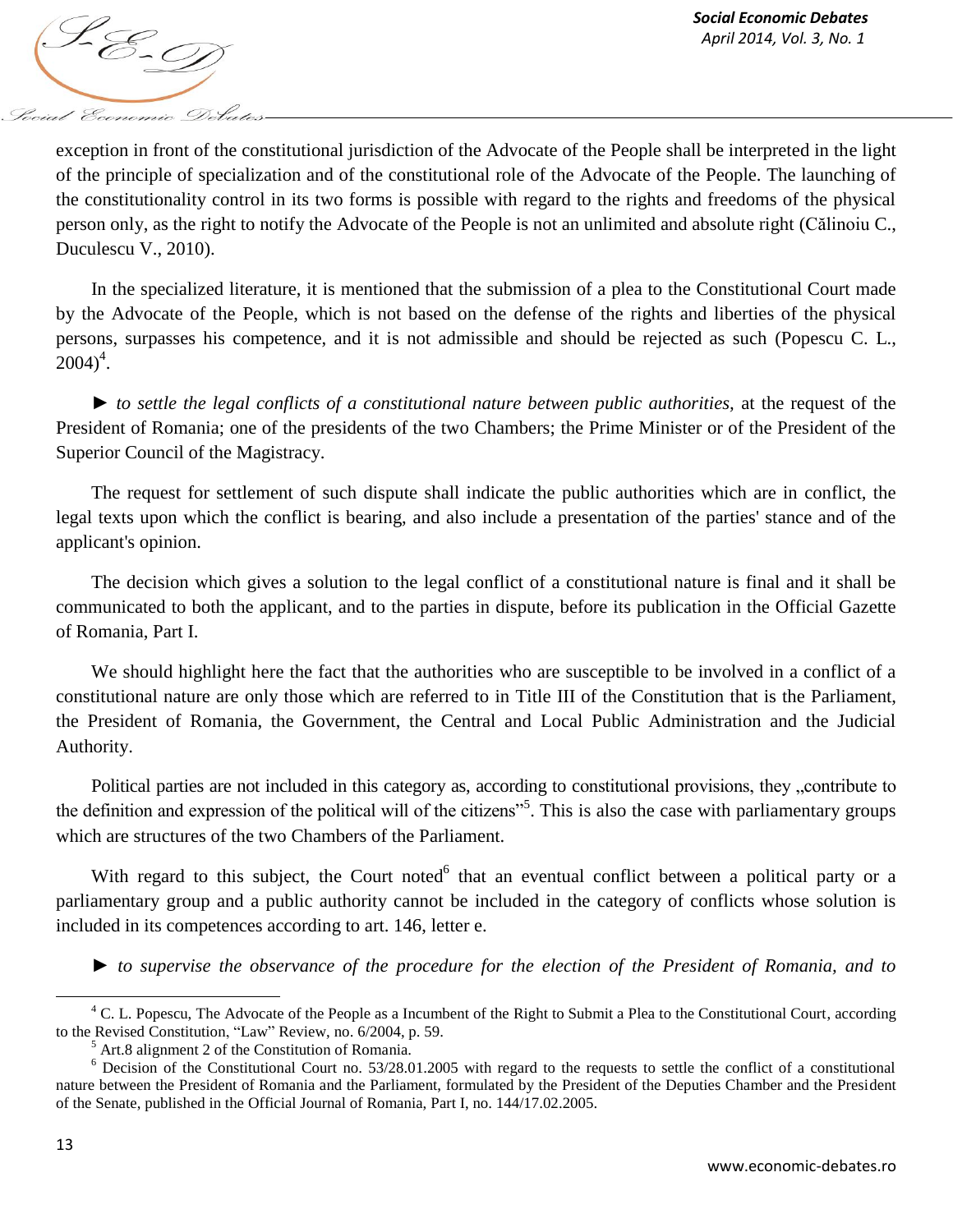

### *confirm the ballot returns.*

The result of the elections to the office of President of Romania is validated by the Constitutional Court.

Objections as to the registration or non- registration of a candidacy to the office of President of Romania, as well as to obstruction of a political party or formation, or of a candidate, to carry out electoral campaigning under the conditions of the law shall be resolved by the Constitutional Court, by a majority vote of the Judges, within the deadlines stipulated by the Law for the Election of the President of Romania.

►*to ascertain the circumstances which justify the interim in the exercise of the office of President of Romania*, and to report its findings to Parliament and the Government.

The vacancy of the office of the President of Romania, according to art.4, alignment 2 of the law, is observed at the request of the President of the Chambers of Parliament or of the interim President which exercises the attributions of President of Romania during the period in which he is suspended from the office.

The request to observe the existence of the situations which justify the interim to the office of President of Romania will be accompanied by the necessary proofs, and the observance of these circumstances is done by the Constitutional Court, with a vote of the majority of the judges.

► *to issue an Advisory Opinion on the proposal to suspend the President of Romania from office*.

The proposal to suspend the President of Romania from office, together with the proofs it is based on are sent in a copy to the Constitutional Court, by the president that presided the common meeting of the two Chambers.

The advisory opinion on the suspension from office of the President of Romania according to art. 43 of the law, is issued by the Constitutional Court as a result of the debates on the proposal of suspension and on the proofs presented.

The President of Romania will be notified on the date established for the debate, and he may offer explanations regarding the imputations brought to him.

The advisory opinion of the Constitutional Court is communicated to the presidents of the two Chambers and to the President of Romania.

►*to supervise the observance of the procedure for the organization and carrying out of a referendum, and to confirm its results.* 

The plenum of the Constitutional Court decides with a majority of two thirds on the validity of the referendum.

The Decision of the Constitutional Court establishes if the procedure was respected for the organization and carrying out of the referendum and it confirms its results. Before it is published in the Official Journal of Romania, Part I, the decision of the Constitutional Court is presented to the Chamber of Deputies and to the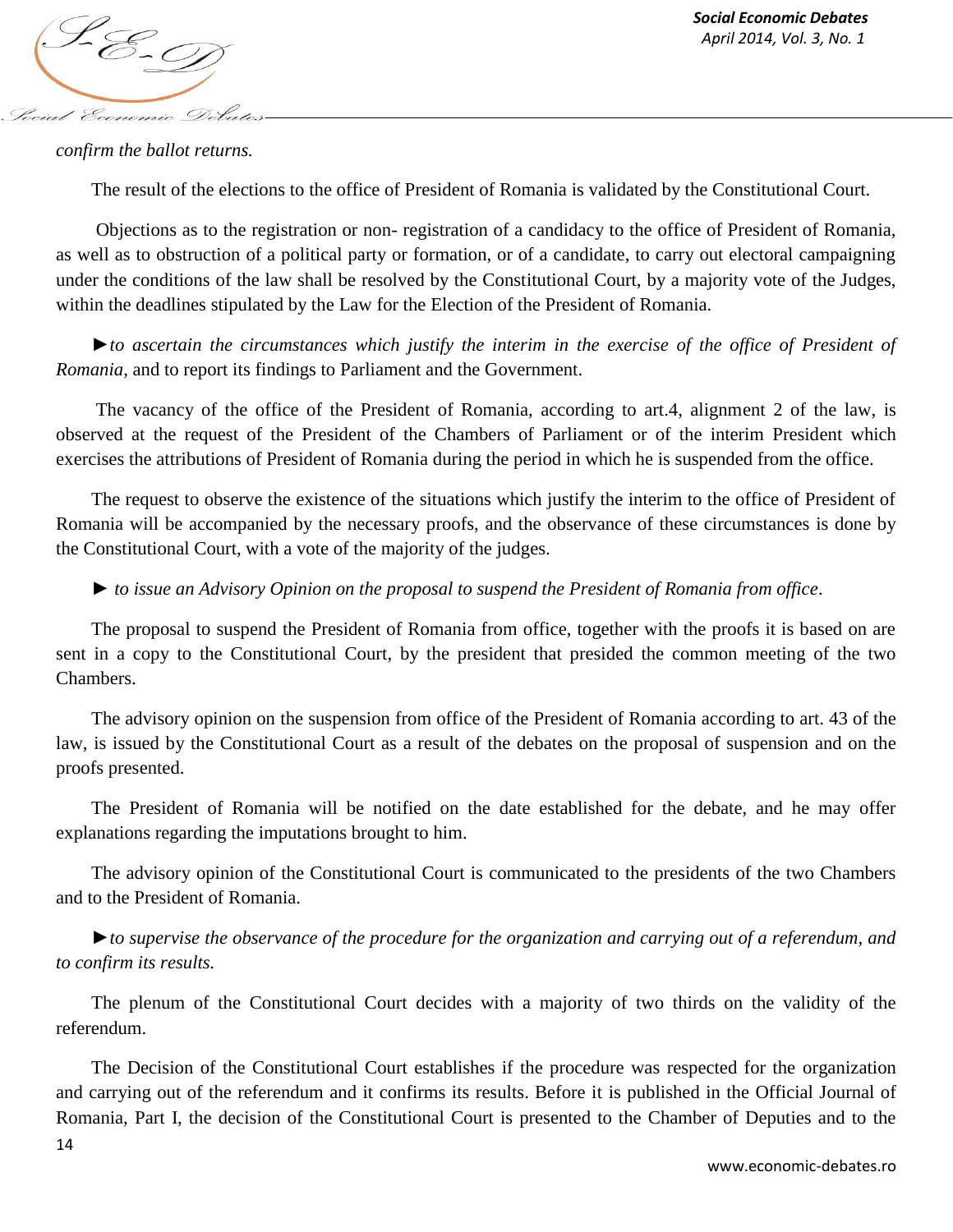*April* 2014, *Vol. 3, No. 1*<br>*April 2014, Vol. 3, No. 1* Social Economic Debate

Senate, in their common session.

► *to verify the compliance with the conditions for the exercise of the legislative initiative by citizens.* 

According to article 48 of the law, the Constitutional Court, ex officio or on the basis of the act submitted by the President of the Chamber of Parliament at which the citizens' legislative proposal has been registered, shall pronounce upon:

- the constitutionality of the legislative proposal which forms the object of the citizens' initiative;
- the fulfillment of the conditions relative to the publication of this proposal and whether the lists of supporters are duly certified by the mayors of the administrative-territorial units or by their empowered representatives;
- the attainment of the minimum number of supporters required for the promotion of such initiative, as well as the observance of their territorial dispersion in counties and in the Municipality of Bucharest, as provided in the Constitution.
- ► *to decide on the objections on the constitutionality of a political party.*

The objection on the constitutionality of a political party can be formulated by one of the presidents of the Chambers of the Parliament or by the Government.

The decision of the Court is not be subject to any appeal.

Political Parties can be declared as unconstitutional in the cases provided in art. 40 align. 2 of the Constitution, as amended, when their aims or their activity militate against political pluralism, the principles of a State governed by the rule of law, or against the sovereignty, integrity or independence of Romania.

The decision granting the objection shall be notified to the Tribunal of Bucharest for striking the unconstitutional party off from the register of lawfully constituted political parties.

► *to carries out all other attributions stipulated in the organic law of the Court.* 

The Decisions and the rulings of the Constitutional Court are pronounced in the name of the law, are generally binding and with effects only for the future. They and the advisory opinions are published in the Official Journal of Romania, Part I.

### **Conclusions**

Therefore, the Constitutional Court is the solely specialized organ that has attributions with regard to the verification of the conformity of the normative acts with the fundamental law.

The Romanian constitutional legislator opted for the European model of control for the constitutionality of laws, which means that this control was entrusted to this specialized organ, the Constitutional Court, an